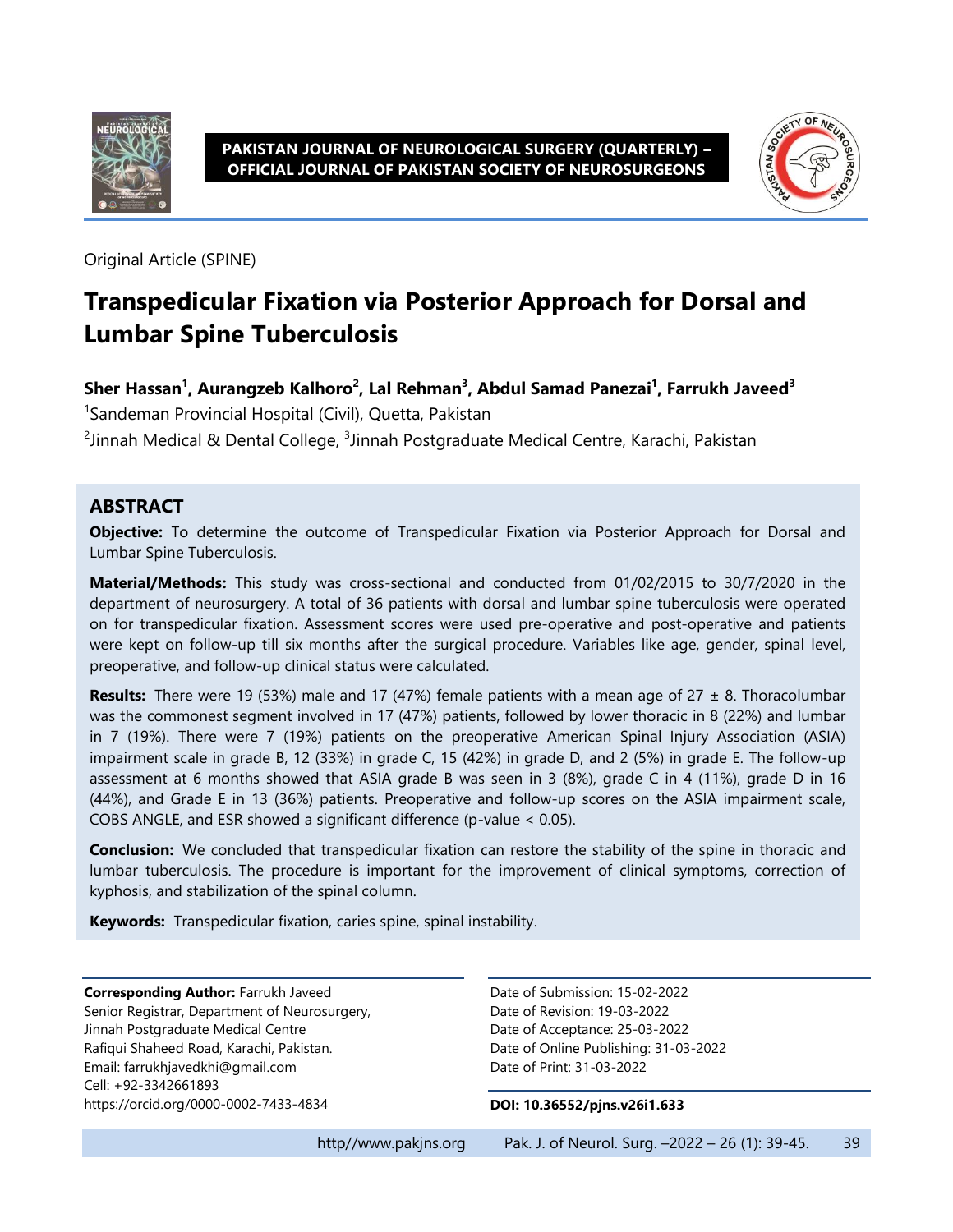# **INTRODUCTION**

Tuberculosis (TB) has been a global affliction. Its presence was reported as early as 9000Bc in the Mummies of Egypt and Peru. It has also been mentioned in the earliest medical treatises of India, the Sushruta Samhita (600BC) and the Charaka Samhita (1000BC).<sup>1,2</sup> Only about  $1 - 2\%$ cases count under spinal tuberculosis if compared to overall tuberculosis cases and spinal TB is responsible for about 50% of cases extrapulmonary tuberculosis comprises ten percent of all TB cases.<sup>3</sup>

Developing countries still bear the fatal and widespread effects of tuberculosis, a few of the factors are addiction, overcrowding, poverty, immunodeficiency, and drug abuse. For the health care system, it's a challenge as the disease is communicable, with high morbidity and mortality. Eight million people are infected by TB and around 2 million people among them are dying annually.<sup>4</sup>

Posterior fixation with rods and screws has dramatically changed the management of spinal TB, especially since it helps prevent severe back pain and kyphosis. Additionally, it improves spinal stability.<sup>5</sup>

TB spine majorly affects spinal stability and causes spinal kyphotic deformity which leads to the pain and associated symptoms of cord compression.<sup>6</sup> The management of TB spine remains a challenging task, guidelines on the optimal treatment and management planning. Conservative treatment includes bed rest, abdominal closets, medications, as well as a healthy diet. Surgery remains the better option for patients who are resistant or refractory to medication and have progressive neurological deficit or instability. Prolonged antituberculous therapy for 18 months burdens the patient socially and economically as well as affects the quality of life.

Surgical options that are available to the patient are anterior-posterior spinal fusion,

posterior fusion followed by anterior spinal fusion, anterior spinal fusion followed by posterior, or alone otherwise but the indication for each surgical indication may vary from patient to patient, based on the experience of the surgeon.<sup>7</sup> Anterior approach is used frequently in the clinical setting for TB spine, but in contrast, it is more time consuming and due to the surgical position, it may traumatize the supporting tissues such as the peritoneum and may cause the spread of infection. The combined anterior and posterior fixation approach takes a longer operating time, leading to more blood loss and more postoperative complications.<sup>8</sup>

It is found that the Posterior fixation edge on anterior fixation on correcting the kyphotic deformity and maintaining spinal stability. Singlestage approach via posterior surgery can be as beneficial and efficient as an anterior approach or combined both procedures, with shorter operative times, less blood loss, and less trauma.<sup>9</sup> But the main aim of all these approaches is to benefit the patient and minimize the spread of disease in the spine either single-stage anterior fusion and fixation, posterior fusion and fixation, or both depending on the patient's spread of  $TB.^{10}$ 

The rationale of the research was to detect the patient suffering from spine tuberculosis and stenosis. This study determines to prerequisite patients whether transpedicular fixation impose or not. Symptoms are identifying the condition of the patient and complications of the disease. It was demonstrating the methodologic issues, method of sampling and analysis, diagnostic procedures, clinical examination procedures, outcomes, treatment methods, and checkout and updated information during follow-up sessions associated with lumbar spine tuberculosis.

# **MATERIALS AND METHODS Study Type**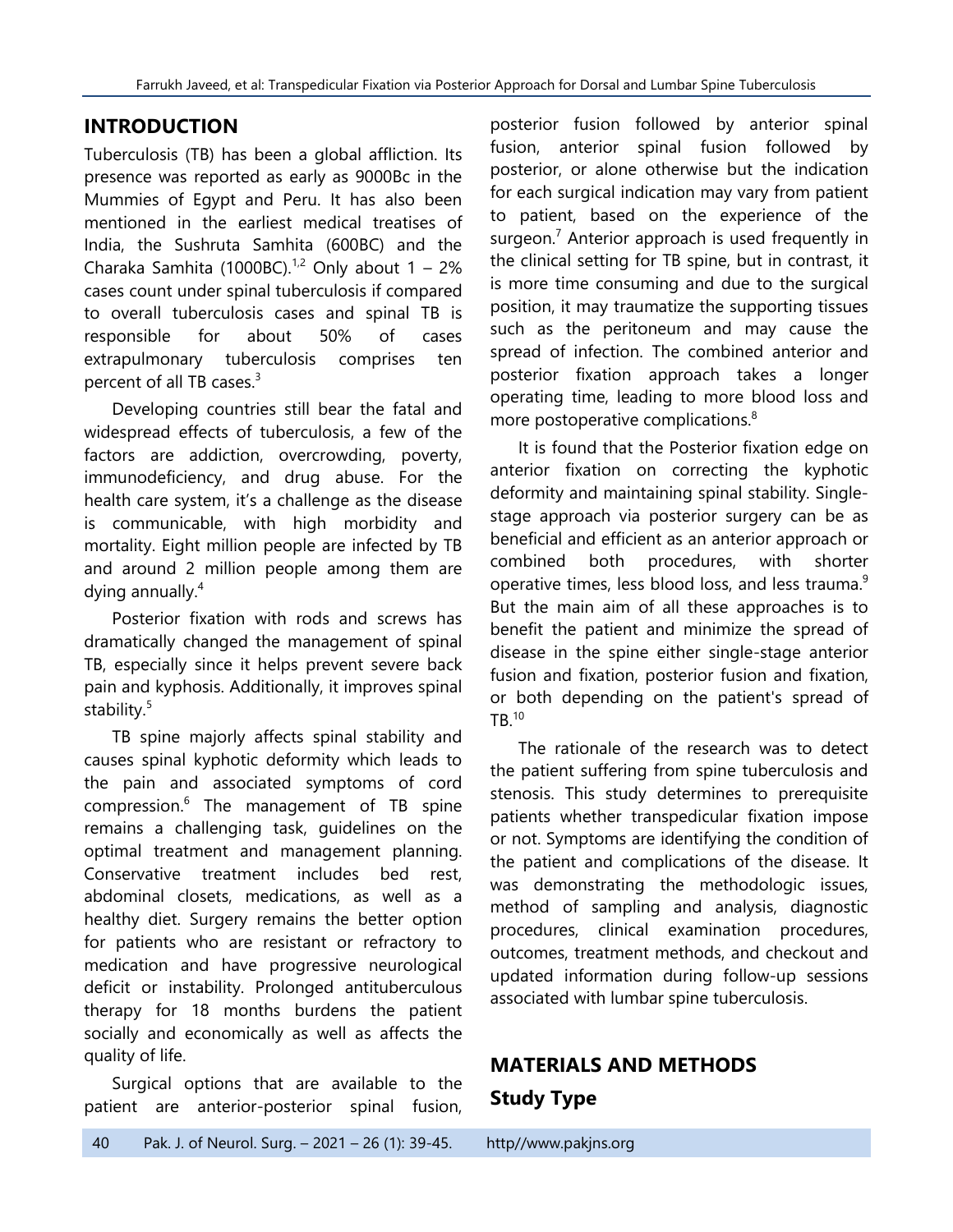This study was a Cross-sectional study, completed and permitted through the Institutional Review Board, and consent was taken from all participants.

#### **Study Setting and Duration**

The study began on 01/02/2015 and finished on 30/7/2020, the clinical data were reported with 36 cases of patients with dorsal and lumbar spine tuberculosis that were treated in the department of neurosurgery with one phase posterior approach debridement, decompression, and transpedicular fixation.

## **Inclusion and Exclusion Criteria**

The study design belongs to the implementation of the art of transpedicular fixation procedures for spinal tuberculosis. The Inclusion criteria set for this study were patients with diagnosed cases of tuberculosis, not responding to medication or effects not up to the mark, patients developing neurological deformity, server pain. Exclusion criteria included patients previously operated on for the same pathology or severe kyphotic deformity.

## **Diagnosis & Treatment**

The diagnosis of spine tuberculosis was founded on history, clinical symptoms, imaging features including magnetic resonance imaging and X-rays films, and clinical laboratory examinations involving complete blood count (CBC), evaluation of erythrocyte sedimentation rate (ESR), and Creactive protein (CRP). We managed all patients with one-stage surgical treatment (transpedicular screw fixation) that is via a posterior approach.

## **Data Collection Procedure**

All the enrolled patients were assessed preoperatively and post-operatively and at the follow-up for the following scores: the American

Spinal Injury Association (ASIA) impairment scale, the Japanese Orthopedic Association (JOA) scores, COB's angle, and Erythrocyte Sedimentation Rate (ESR). Patients were kept on follow-up till six months after the surgical procedure with the related investigation as per the study procedure.

# **Data Analysis**

The data was collected on predesigned proforma and later analyzed through SPSS. The parameters like age, gender, spinal level, and pre-operative and post-operative clinical status were determined as frequency. The chi-square was applied to see the comparison between preoperative and post-operative assessment grades, p-value <0.05 taken as significant.

## **RESULTS**

## **Gender and Age**

The study had 19 (53%) males and 17 (47%) female, patients. The mean age of the patients in our study was  $27 \pm 8$ .

## **Segmental Involvement**

Diseased upper thoracic segments were observed in 1 (3%) patients (D5 – D6). Diseased lower thoracic segments were observed in 8 (22%) patients (3 patients D6 – D7, 3 patients D7 – D9, 1 patient D7 – D8, 1 patient D8 – D10). Thoracolumbar segments in 17 (47%) patients (2 patients in D9 – D10, 4 patients in D10 – D11, 3 patients in D11 – D12, 5 patients in L1, 2 patients in  $L1 - L2$ , and 1 patient in  $D12 - L1$ ). Lumber segments in 7 (19%) patients (2 patients in L1 – L3, 3 patients in L3 – L4, and 2 patients in L3 – L5). A lumbosacral segment in 3 (8%) patients (L5 – S1).

#### **Assessment Score**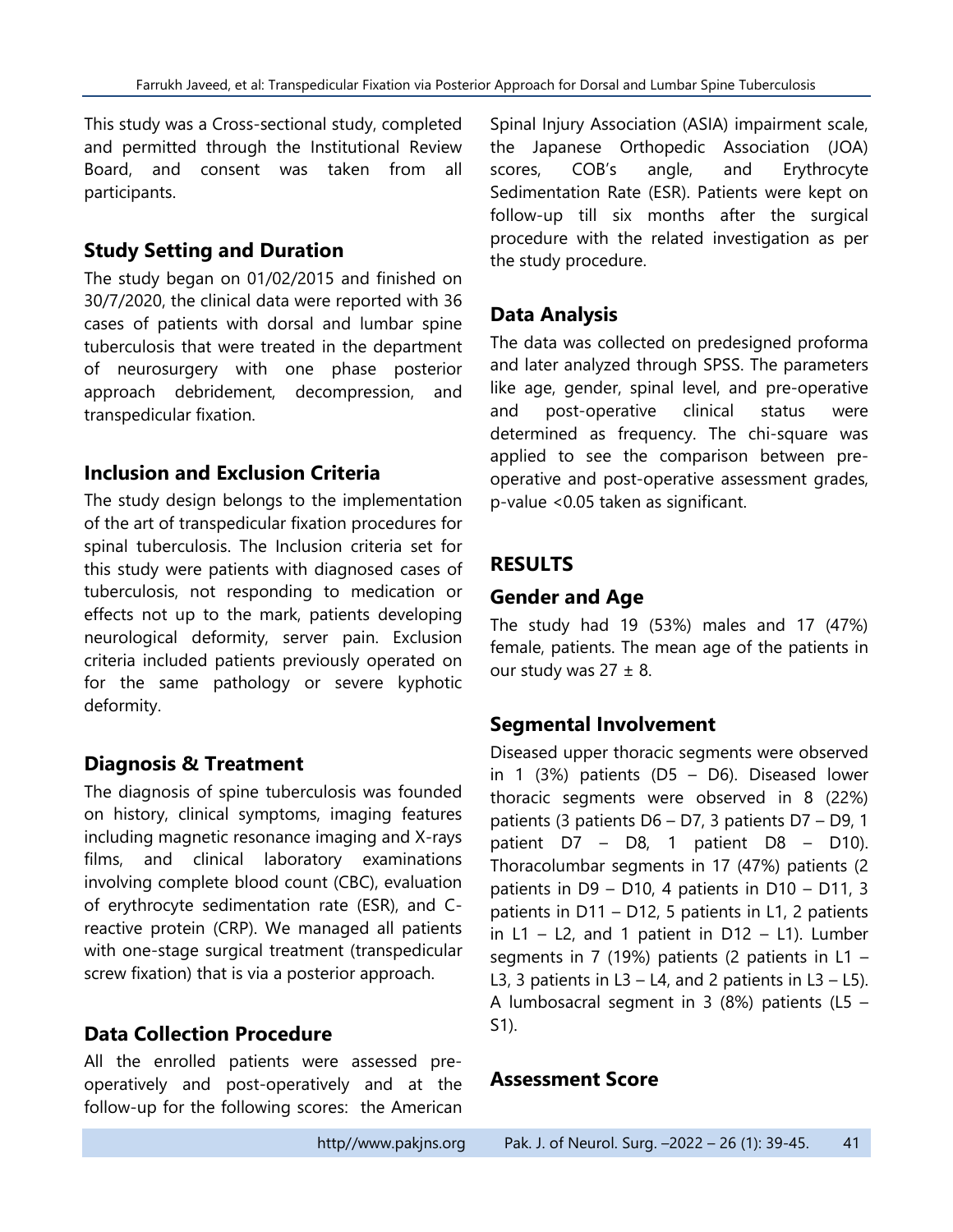The American Spinal Injury Association (ASIA) impairment scale was applied to assess the preoperative neurological dysfunction given in figure1. There were 7 (19%) patients in grade B, 12 (33%) in grade C, 15 (42%) in grade D, and 2 (5%) in grade E. The follow-up assessment at 6 months showed that ASIA grade B was seen in 3 (8%), grade C in 4 (11%), grade D in 16 (44%), and Grade E in 13 (36%) patients.

# **Comparison between Pre-operative and Post-operative Assessment Score**

The ASIA impairment scale result is compared with the help of the paired t-test. The result shows that it is a significant difference (p-value < 0.05) between preoperative and after follow-up patients. JOA score is also having a significant relationship (p-value < 0.05) between preoperative and after follow-up. The result of COBS ANGLE and ESR MM/HR were also found

significant in our study (p-value <0.05) shown in table 1.



**Figure1:** Pre-operative and post-operative ASIA impairment scale observed in studied patients.

| Table 1: Comparison between Pre-operative and Follow-up Assessment Score. |                        |          |          |                                 |  |
|---------------------------------------------------------------------------|------------------------|----------|----------|---------------------------------|--|
| <b>Scoring System</b>                                                     | <b>Assessment Time</b> | Average  | S.D      | <b>Paired t-test</b><br>P-value |  |
| <b>JOA Score</b>                                                          | Pre-operative          | 14.58333 | 4.97982  | 1.139                           |  |
|                                                                           | At follow-up           | 30.38889 | 8.838922 | Insignificant                   |  |
| ESR mm/hr                                                                 | Pre-operative          | 83.11111 | 22.06906 | 1.139                           |  |
|                                                                           | At follow-up           | 13.80556 | 6.150065 | Insignificant                   |  |
| <b>COBS Angle</b>                                                         | Pre-operative          | 6.333333 | 25.05439 | 0.034                           |  |
|                                                                           | At follow-up           | 5.138889 | 14.7029  | Significant                     |  |
| Asia Score                                                                | Pre-operative          | 5.32424  | 645.6571 | 0.003                           |  |
|                                                                           | At follow-up           | 4.45464  | 222.3516 | Significant                     |  |

## **DISCUSSION**

Spinal tuberculosis is still the worst disease, especially in Asian countries. The renewal of spinal stability becomes a better treatment for spinal Tuberculosis compared to the anterior approach for spinal tuberculosis, the posterior fusion and fixation plus debridement became the more famous method of treatment of spinal TB. Nowadays, the procedure of surgical treatment related to spinal TB has been imposed with minor incision, internal fixation with statically, and focus on one approach during operation.

One of the studies states that Antituberculous therapy is still streamed line treatment and surgery is an indication for the patient having are limited conservative approach and medication are still valid to treat spine tuberculosis and surgical strategy can vary from patient to patient.<sup>11</sup>

Another study in their results showed that 29 patients had thoracic spine involvement, 16 had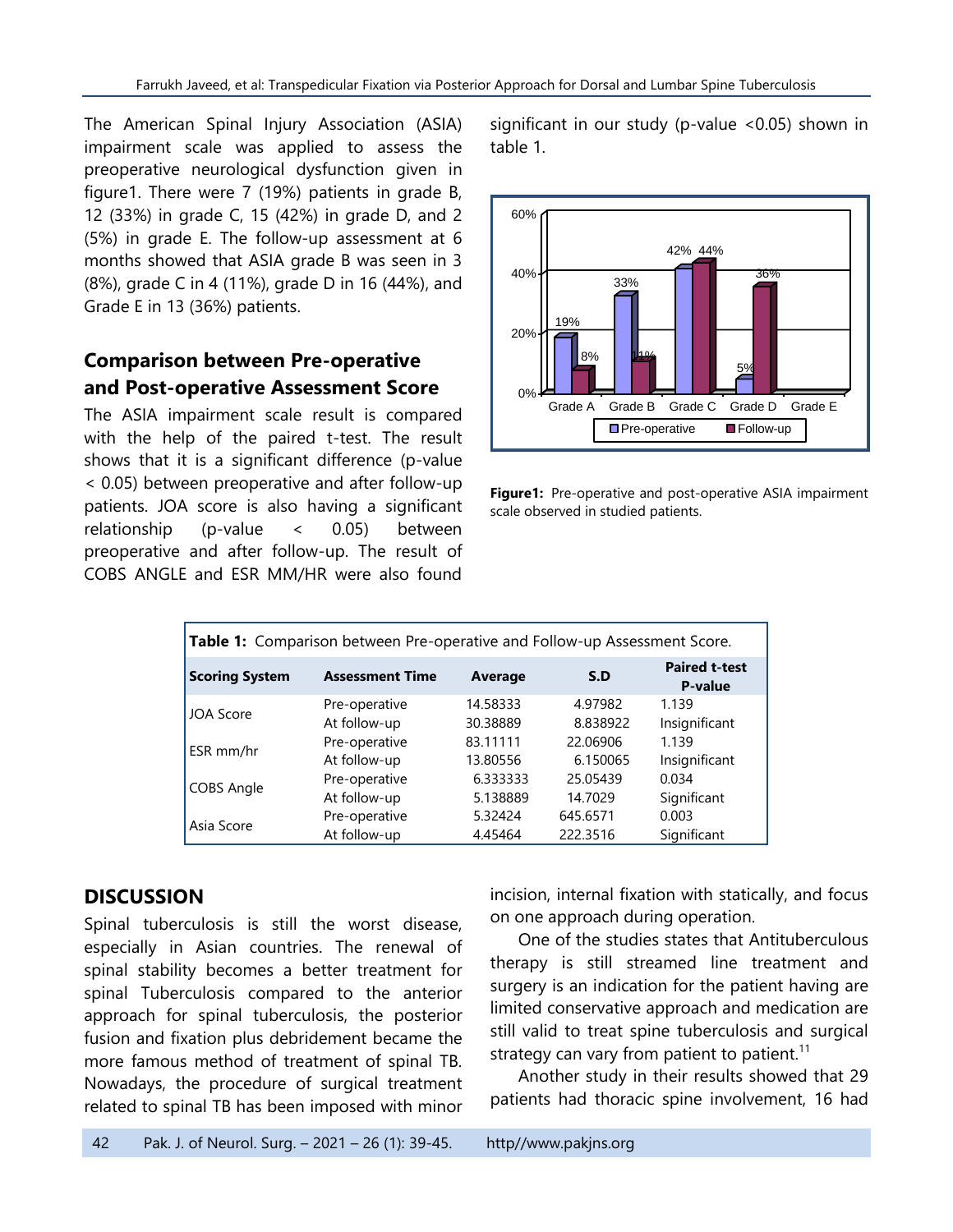thoracolumbar and 10 patients had lumbar, they had a follow-up of thirty months and the patient mean age was 47 years while a common indication of surgery was severe pain.<sup>12</sup> Visual analog scale score showed improvement from 9.2 to 2.4 in the postoperative period.78% had bony fusion with good. Decompression posteriorly and transpedicular screw fixation had better neurological improvement and improved functional outcomes with good spinal alignment.

While another study showed that the blood loss was around 726 ml and time duration was 210 minutes, while they had a comparison between long and short segments but we are presenting the results of short-segment fixation groups, cure in the short segment was around 85% seen at post-surgery after 6 months and the bony fusion rate in the short segment was 87.18% at 6 months after operation between vertebral fixation and short segment fixation and the study concluded that posterior fixation on involved vertebrae was effective, safe also the feasible method in the treating of tuberculosis.<sup>13</sup>

Xu Z et al stated that single or one-stage posterior bone graft, debridement and titanium cage in single-segment was an important treatment option in lumbar spine tuberculosis treatment in adults. <sup>14</sup> In one of the studies comparing the two approaches that are an anterior approach for Tb and a posterior approach, they found that the clinically posterior approach had a better outcome.<sup>15</sup> However, final selection should vary from case to case on individual assessment and presentation.

While considering another study suggests that the surgical treatment should be reserved for the deformity in advanced stage and paraplegic patients while the mainstay should always be the TB chemotherapeutic drugs and pain with lower back pain should have tuberculosis in the differential diagnosis.<sup>16</sup>

Also, another study recommends a posterior approach for thoracic spine developing kyphosis for unstable spine or having neurological deficit the study state that the stabilization, decompression, fusion, and correction of kyphosis can be safely performed via a posterior approach.<sup>17</sup>

While in another study the average age was around forty years.<sup>18</sup> Male were 42% and females were 57% male. Locality wise Lesion was 66.7%, 19.0%, and 14.3% found in the dorsal, lumbar, and dorsolumbar areas respectively. Grade C ASIA score was 43% while grade D was seen at 33%. The following study showed excellent outcomes in 80%, Good outcomes in 14%, and 4% had fair outcomes inclined towards the Posterior fixation approach as a better surgical intervention that helps in neurological outcomes and recovery.

# **CONCLUSION**

We concluded that transpedicular fixation can restore the stability of the spine in thoracic and lumbar tuberculosis. The procedure is important for the improvement of clinical symptoms, correction of kyphosis, and stabilization of the spinal column. The outcome of spinal tuberculosis through transpedicular fixation with internal fusion is good. This study is based on a short range of follow-up and demands a more extensive follow-up study with an additional number of patients.

# **LIMITATIONS**

There are some limitations to implementing this technique. The potential increased risk of TB from first posterior debridement to the healthy posterior regions, factors of increased infection dispersion, and fistulas. These are the complication that has not been seen in the present study. The reason to achieve the complete debridement and decompression in this procedure was to evaluate the factor of damage to the spinal cord in a normal posterior column. It would be marked the stability of the spinal cord. There is a need for long-term follow-up checkups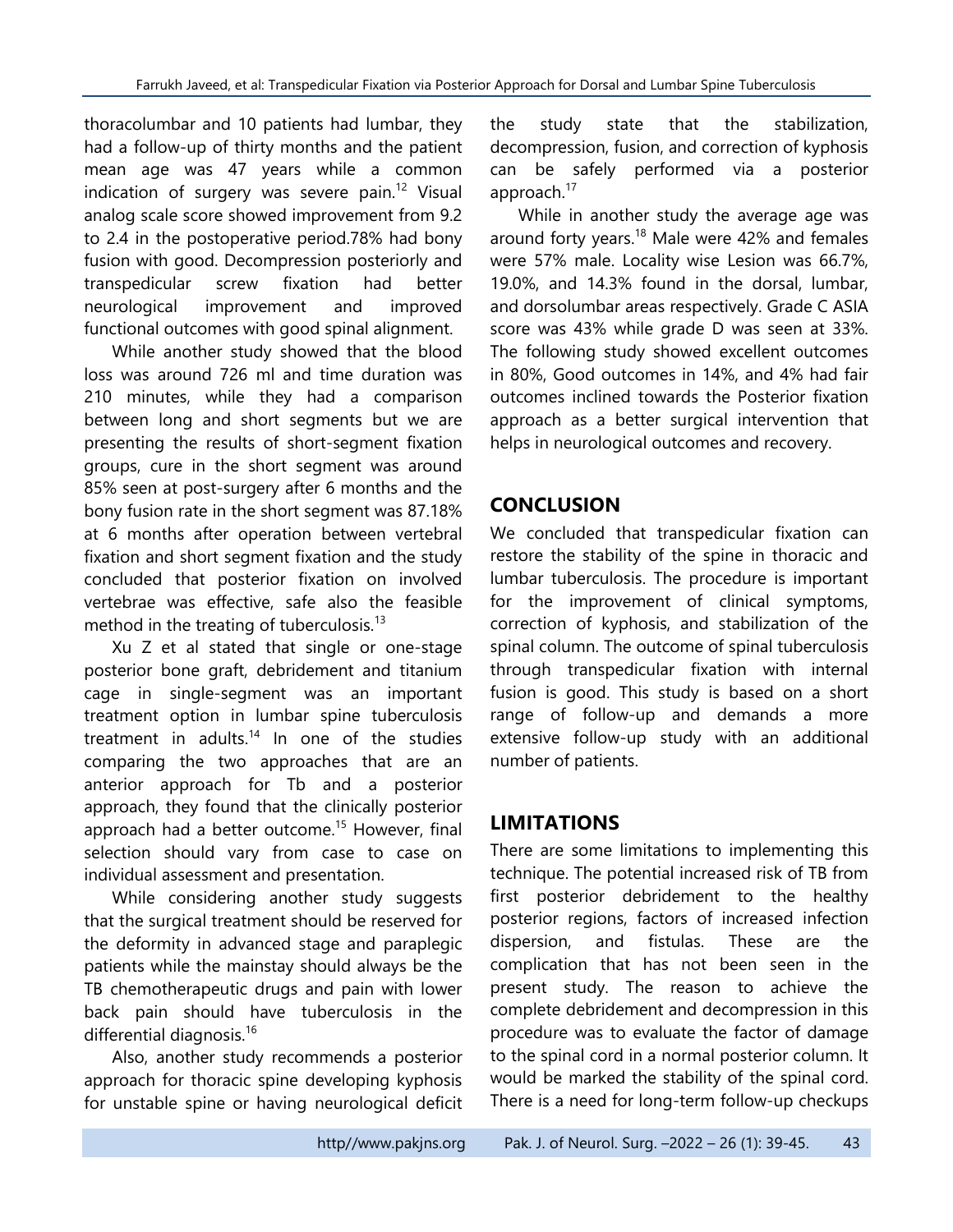to achieve the stability of the spine. While noncompliance with the drug is another problem.

#### **REFERENCES**

- 1. Taylor GM, Murphy E, Hopkins R, Rutland P, Chistov Y. First report of Mycobacterium bovis DNA in human remains from the Iron Age. Microbiology, 2007r; 153 (4): 1243-9.
- 2. Tuli SM. Historical aspects of Pott's disease (spinal tuberculosis) management. European Spine Journal, 2013; 22 (4): 529-38.
- 3. Garg D, Goyal V. Spinal tuberculosis treatment: An enduring bone of contention. Annals of Indian Academy of Neurology, 2020; 23 (4): 441.
- 4. Awais M, Ahmad R, Jan F, Anwar B, Rehman R, Mujtaba G, Zeeshan N, Afroz A, Khan SA. Prevalence and detection of drug-resistant tuberculosis in Hazara Division, Pakistan. Acad. J. Biotechnol. 2018; 6 (9): 116-123.
- 5. Liu Z, Li W, Xu Z, Wang X, Zeng H. One-stage posterior debridement, bone grafting fusion, and mono-segment vs. short-segment fixation for single-segment lumbar spinal tuberculosis: minimum 5-year follow-up outcomes. BMC Musculoskeletal Disorders, 2020; 21 (1): 86.
- 6. Nigg AP, Schulze-Koops H, Wirth S, Weiss M, Bogner JR. Tuberculous spondylitis (Pott's disease). Infection, 2008; 36 (3): 293-4.
- 7. Alam MS, Phan K, Karim R, Jonayed SA, Munir HK, Chakraborty S, Alam T. Surgery for spinal tuberculosis: a multi-center experience of 582 cases. Journal of Spine Surgery, 2015; 1 (1): 65.
- 8. Yu WY, Lou C, Liu FJ, He DW. Clinical efficacy of one stage posterior debridement joint graft fixation for lumbar vertebral fractures in spinal tuberculosis patients with compression. Eur Rev Med Pharmacol Sci. 2016; 20 (15): 3161-7.
- 9. Wu W, Lyu J, Liu X, Luo F, Hou T, Zhou Q, Li Z, Chen Y, Li LT, Zheng Y, Wang G. Surgical treatment of thoracic spinal tuberculosis: a multicenter retrospective study. World Neurosurgery, 2018; 110: e842-50.
- 10. Xu Z, Wang X, Shen X, Luo C, Wu P, Zeng H. Onestage lumbopelvic fixation in the treatment of lumbosacral junction tuberculosis. European Spine Journal, 2015 Aug
- 11. Kumar K. Spinal tuberculosis, natural history of disease, classifications and principles of management with historical perspective. European Journal of Orthopaedic Surgery & Traumatology, 2016 Aug. 1; 26 (6): 551-8.
- 12. Dsouza A, Das K. Posterior Transpedicular Decompression and Pedicle Screw Fixation for Early Stage Thoracic, Thoracolumbar and Lumbar Tuberculosis. Global Spine Journal, 2016; 6 (1\_suppl): s-0036.
- 13. Liang Q, Wang Q, Sun G, Ma W, Shi J, Jin W, Shi S, Wang Z. Five-year outcomes of posterior affectedvertebrae fixation in lumbar tuberculosis patients. Journal of Orthopaedic Surgery and Research, 2018; 13 (1): 210.
- 14. Xu Z, Wang X, Liu Z. One-stage posterior debridement, titanium mesh cage bone grafting and single-segment fixation for treating monosegmental lumbar and lumbosacral spinal tuberculosis in adult patients following minimum 5-year follow-up, 2020.
- 15. Wang K, Wang N, Wang Y, Xia Y, Song F, Liu J. Anterior versus posterior instrumentation for treatment of thoracolumbar tuberculosis. Der Orthopäde. 2019; 48 (3): 207-12.
- 16. ÖZTÜRK AM, Yener CA, IŞIKGÖZ MT. Current concepts on spinal tuberculosis. The Journal of Turkish Spinal Surgery, 2020; 31 (1): 60.
- 17. Cavus G, Gezercan Y, Ökten AI, Tolunay O, Çelik T, Arslan A, Çelik Ü. Surgical approaches to upper thoracic Pott's disease with spinal instability during childhood: two cases. Child's Nervous System, 2018; 34 (6): 1221-7.
- 18. Islam MF, Akon MS, Alom MI, Islam MZ, Hossain MY, Hossain MI. Evaluation of Outcome of Decompression and Transpedicular Screw Fixation in the Management of TB of the Thoracolumbar Spine. Medicine Today, 2020; 32 (2): 104-11.